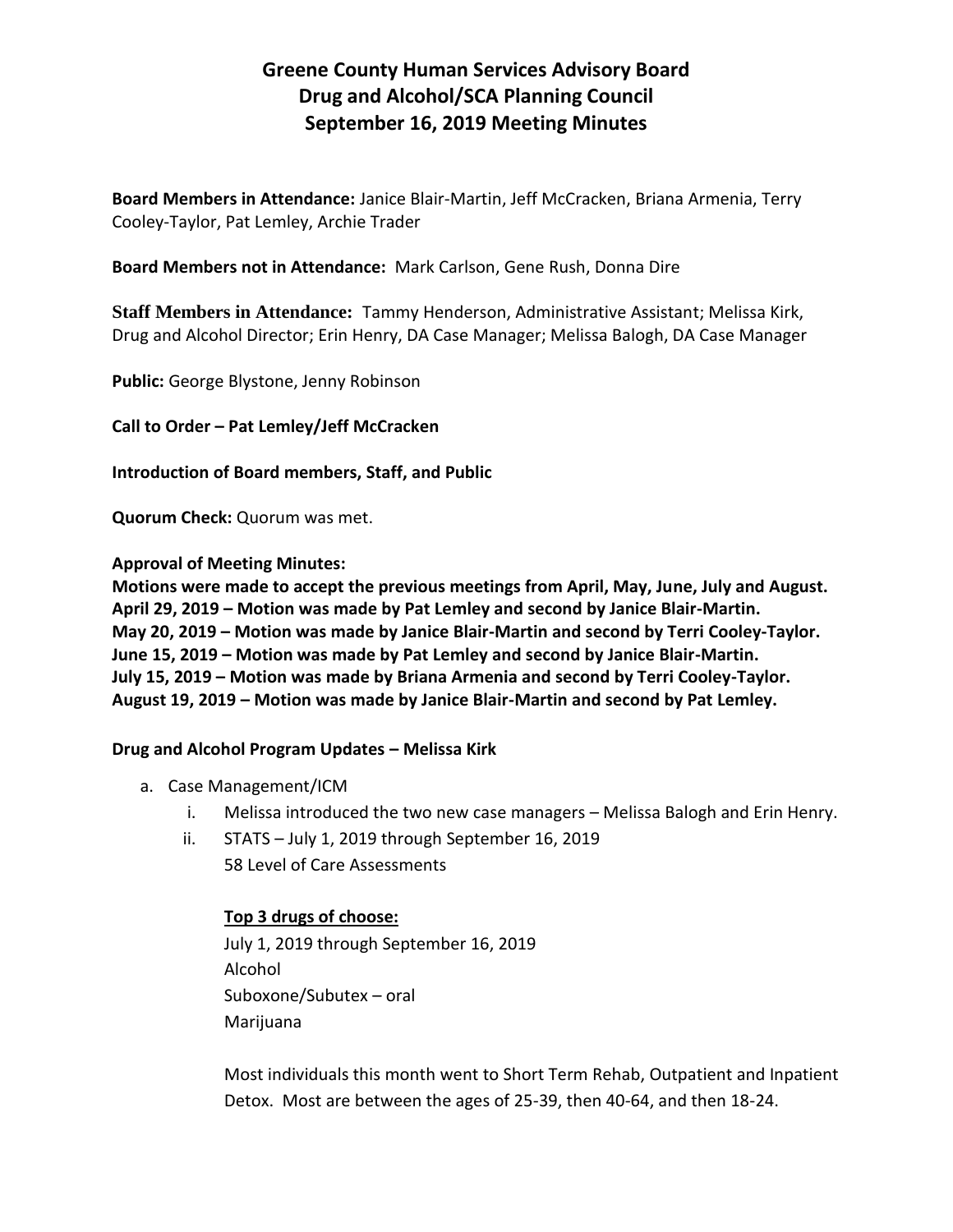23 can from the courts, 20 were other (which could be self-referral or walk in), 6 from a medical provider and 9 were from CYS referral.

- b. Prevention
	- i. Melissa gave a brief rundown of the prevention specialists and programs that they have been completing. In August, Prevention Staff completed in SCI Greene the Smoking Cessation classes with the inmates. There was a table at the Victory 5K, a kid activity as well as an information booth. There was a table at the Coal Show as well. New signs for the Township Parks to include vaping. Open Houses in the schools. SAP meetings have started back up. MSPP is being conducted in  $4<sup>th</sup>$  grade and a vaping class for 7<sup>th</sup> and 8<sup>th</sup> grade in West Greene. Melissa fielded many questions on vaping.
	- ii. We were awarded the SOR funding for two years for a total of \$88,910. First year begins October 1, 2019 through June 30, 2020 for a total of \$60,210 and the second year begins July 1, 2020 through September 30, 2020 for a total of \$28,700. She discussed some of the activities planned.
	- iii. Planning regional event in October for a Drug Summit
- c. Communities That Cares Shanna is still doing monthly activities for CTC. Back to School Event at Parkview Knoll with 75 attendees.
- d. Opioid Strategies
	- i. Drug Take Back Boxes and Drug Take Back Day Doing a Drug Take Back Event at the Senior Fair on October 4<sup>th</sup>. Warm Handoff – Case managers are now on call. Someone is available 24/7 365 days per year. In the last, two weeks that have been two heroin overdoses. One of the overdoes refused treatment and the other went for treatment.

## **Recovery Oriented System of Care (ROSC)**

- a. Oxford Houses Melissa reported that the regulations were still being discussed to convert to a certified recovery house. Therefore, there are no new updates.
- b. Certified Recovery Specialist Nothing new to report.
- c. Opioid Task Force A few changes have occurred. There will be a new representative for the task force, he name is Marco. He is very energetic. With Karen's retirement, she was overseeing the prevention side. So, Tracie Sypin will move into the Prevention side and Heather Yeager will move into the Treatment side.

## **Announcements**:

a. A grant submitted to PCCD for a Drug Court. Greene County has been recommended. Waiting on the actual award letter.

**Public Comment**: George Blystone asked if Prevention was registered for the Fall Festival at the museum. George would get the registration information to Melissa.

## **Adjournment**